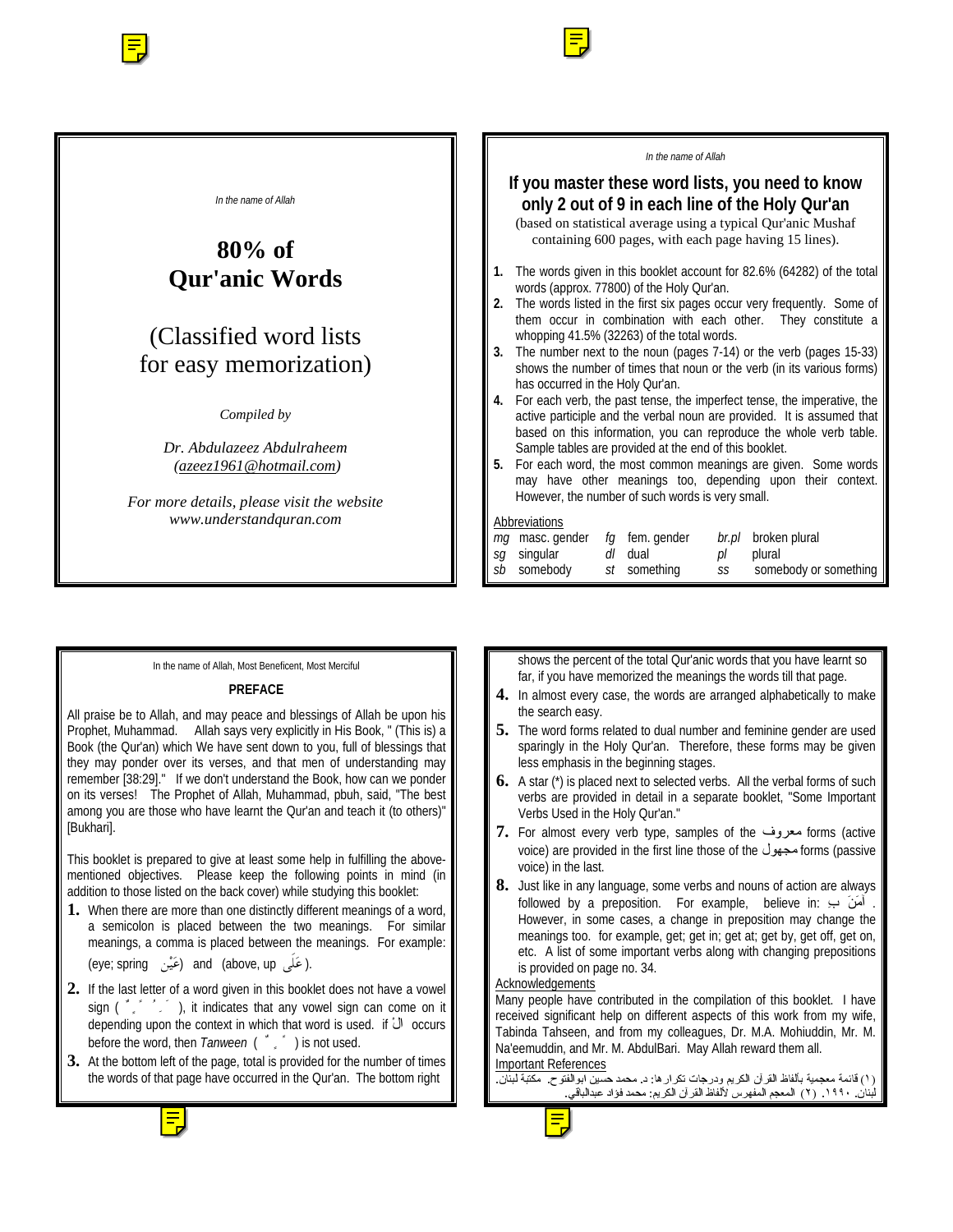|           | This, that!                       | No, No!!!               |                                |  |  |  |
|-----------|-----------------------------------|-------------------------|--------------------------------|--|--|--|
| this      | mg                                | There is) no god) هَذَا | Ú<br>إلة                       |  |  |  |
| that      | $_{mg}$ ذٰلك                      | except Allah            | الله                           |  |  |  |
| this      | هَذه<br>fg                        | never, certainly not    | ػۘڵۛ                           |  |  |  |
| that      | تلكَ<br>$f\!g$                    | not                     | $(for future)$ <sup>2</sup>    |  |  |  |
| these     | هؤ'لاء<br>mg/g                    | not                     | $(for$ past $)$                |  |  |  |
| those     | أو لئكَ<br>mg/g                   | not                     |                                |  |  |  |
| he who    | $mg$ الَّذي not                   | $(fg \circ$ ت           |                                |  |  |  |
| she who   | fg                                | yes, indeed التي        |                                |  |  |  |
| those who | الَّذِينَ<br>mg                   | not, other than         | ۼٞؽ۠ڔ                          |  |  |  |
| these     | (for br.pl)                       | besides; less than هذه  | ڏونَ                           |  |  |  |
| those     | تلكَ<br>(for brpl)                | except; unless; if not  | ٳڵؙۛٳ                          |  |  |  |
| those who | (for br.pl)                       | yes                     |                                |  |  |  |
|           | Words (from first 6 pages): 32263 |                         | Percent (first 6 pages) : 41.5 |  |  |  |

|       | $\overline{2}$                                                  |                        |                       |  |  |  |  |
|-------|-----------------------------------------------------------------|------------------------|-----------------------|--|--|--|--|
|       | <b>Whose?</b>                                                   | Who?                   |                       |  |  |  |  |
| his   | $\bullet$ he<br>mg                                              |                        | $mg$ هُوَ             |  |  |  |  |
| their | $mg \stackrel{\circ}{\bullet} \stackrel{\circ}{\bullet} \cdots$ | them<br>mg             | ۿؙمٌ                  |  |  |  |  |
| your  | $mg$ 3 you                                                      |                        | $_{mg}$ أَنْت         |  |  |  |  |
| your  | $mg \left  \sum_{i=1}^{n} \right $ you all                      |                        | $mg$ أَنْتُم          |  |  |  |  |
| my    | ا …يْ (نِي<br>(me                                               | $_{mg\!/\!\!/g}$ أَنَا |                       |  |  |  |  |
| us    | $mg/g$ we                                                       | $_{mg\!f\!g}$ نَحْنُ   |                       |  |  |  |  |
| her   | $fg$ هَا $\ldots$ she                                           |                        | $f$ هِيَ<br>هُنَّ $f$ |  |  |  |  |
| their | $f$ 8 هُنْ. khey                                                |                        |                       |  |  |  |  |
| your  | $fg$ 3 you                                                      |                        | $f$ أَنْت             |  |  |  |  |
| their | for br.pl) (a they                                              | هي (for br.pl)         |                       |  |  |  |  |
| their | $dl$ أَمْهَا $\ldots$ those two                                 |                        | $dl$ هُمَا            |  |  |  |  |
| your  | $_{dl}$ كُمَا $\ldots$                                          | you two                | $dl$ أَنْتُمَا $l$    |  |  |  |  |

 $\widehat{\mathbf{3}}$ Questions!? Where? what?, that which فَوْق هَا above, up who?, the one who تَحْت مَنْ under when?, the time when بَيْنَ أَيْدَي، بَيْنَ يَدَيْ مَتى in front of where? ّه ٍ<br>**ين** back, after how? أَمَام ڬؽ in front of كَمْ<br>أَيُّ how many? behind  $(pl)$ يَميْن (أَيْمَان (pl ) right; oath أَنَّى ( سَمَائِل ( سَمَائِل ( سَمَائِل ) wherefrom?, why? left أَ، هَل ?B? Am? Are? Do? Have! بَيْن between ځوْل مَاذَا what? around مَ، لَمَاذَا why? wherever lif not; why not IJ wherever لو Words (from first 6 pages): 32263 Percent (first 6 pages) : 41.5 Words (from first 6 pages): 32263

Percent (first 6 pages) : 41.5

| 4                                                                        |                                                                                                       |  |  |  |  |
|--------------------------------------------------------------------------|-------------------------------------------------------------------------------------------------------|--|--|--|--|
| <b>Miscellaneous</b>                                                     | When?,                                                                                                |  |  |  |  |
| endowed with;<br>$mg$ فو، ذا، ذي before<br>owner of                      |                                                                                                       |  |  |  |  |
| endowed with;<br>$f$ ذات after<br>owner of                               |                                                                                                       |  |  |  |  |
| people of; owners of                                                     | time, period; at the time ofأوْلُو أَ، أُوْلَى                                                        |  |  |  |  |
| أهْل<br>people of; relatives                                             | ِ<br>إِذْ<br>when<br>(for past)                                                                       |  |  |  |  |
| آل<br>family, relatives, people                                          | when<br>(for future)                                                                                  |  |  |  |  |
| أَلَا<br>lo!; do not?, will not?                                         | then                                                                                                  |  |  |  |  |
| what an excellent                                                        | ف<br>then, thus, therefore                                                                            |  |  |  |  |
| what an evil                                                             | بَل<br>nay, -- rather, but, however                                                                   |  |  |  |  |
| evil is that which                                                       | عِنْدَ، لَدَى، لَدُنْ<br>near, with                                                                   |  |  |  |  |
| something similar                                                        | nothing --- but                                                                                       |  |  |  |  |
| مَثْل (أَمْثَال pl )<br>similitude                                       | nothing --- but                                                                                       |  |  |  |  |
| than the one who;<br>from those who<br>Words (from first 6 nages): 32263 | أَلَا  (أَنْ+لَا)   hatnot; so as not toإِ ممَّنْ  (منْ+مَنْ)<br>Percent (first 6 nages) $\cdot$ 41.5 |  |  |  |  |

- page

nt (jirst opages) : 41. .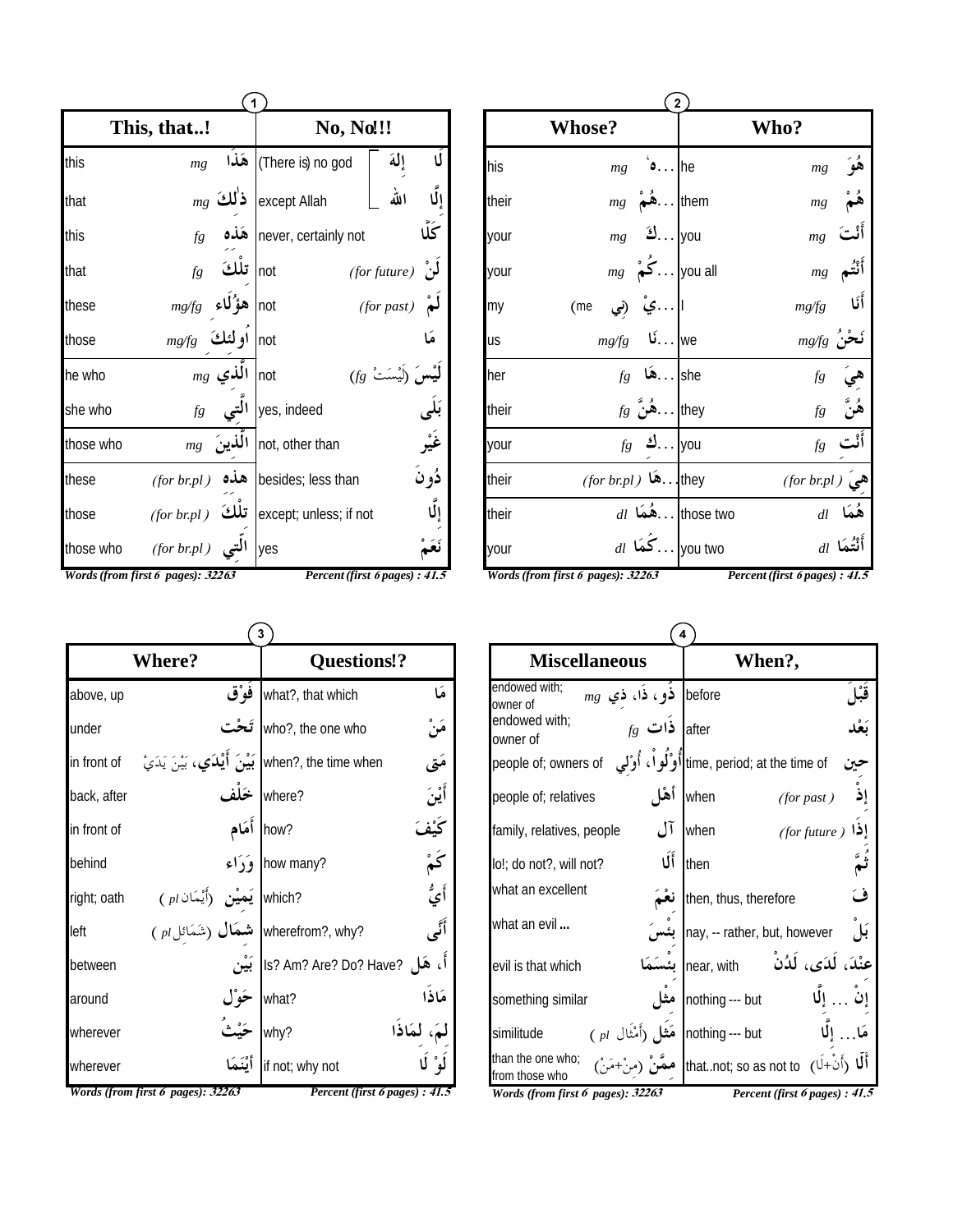| 5                                 |            |                     |                                |  |
|-----------------------------------|------------|---------------------|--------------------------------|--|
| <b>Prepositions</b> + $\lambda$   |            | <b>Prepositions</b> |                                |  |
| with what; because                | بمكا       | with, in, from,     |                                |  |
| about what                        | عَمَّا     | about               | عَنْ<br>في<br>كَ               |  |
| in what                           | فيمَ       | lin                 |                                |  |
| as, just as                       | .<br>كَمَا | as, like            |                                |  |
| for what; for that which          | لمكا       | for                 |                                |  |
| out of what                       | ممَّا      | from                | مَنْ<br>إِلَى                  |  |
| as to, as for                     | أَمَّا     | towards             |                                |  |
| if; either / or                   | إِمَّا     | by (of oath)        | ت                              |  |
| that                              | أَنَّمَا   | until               |                                |  |
| verily; is but                    | إِنَّمَا   | lon                 |                                |  |
| as if                             | كَأَنَّمَا | with                | حَتَّى<br>عَلَى<br>مَعَ        |  |
| whenever                          | كُلَّمَا   | and; by (of oath)   |                                |  |
| Words (from first 6 pages): 32263 |            |                     | Percent (first 6 pages) : 41.5 |  |

| 6                                                                                                                              |                          |                                |                          |  |  |
|--------------------------------------------------------------------------------------------------------------------------------|--------------------------|--------------------------------|--------------------------|--|--|
| Prefix for verb,                                                                                                               |                          | Inna                           |                          |  |  |
| nas (with إِنَّهُ (الْمَسْنَسِيَّة);<br>surely (with الله ); (مضارع surely (with الله )<br>will (for near future) (الله ) (hat |                          |                                | إن                       |  |  |
|                                                                                                                                |                          |                                | رَ<br>أَنَّ              |  |  |
| will (for future)                                                                                                              | as if سَوْفَ (+فعل)      |                                | كَأَنَّ                  |  |  |
| will surely                                                                                                                    |                          | but, however ل+فعل+ن           |                          |  |  |
| indeed                                                                                                                         |                          | perhaps, may be لَقَلاْ (+فعل) | لَعَلَ                   |  |  |
| indeed, surely                                                                                                                 |                          | that                           | أَنْ                     |  |  |
| let <i>sb</i> do (imperative) (أَمْر /let <i>sb</i> do (imperative)                                                            |                          |                                | $\mathring{\omega}$ إِنْ |  |  |
| the                                                                                                                            | $\overline{\mathcal{U}}$ | alone                          |                          |  |  |
| or?                                                                                                                            | أمُ                      | possibly                       |                          |  |  |
| <sub>or</sub>                                                                                                                  | أوْ                      | when                           | ِ<br>لَمَّا              |  |  |
| some of                                                                                                                        |                          | if                             | لَو°                     |  |  |
| everyone; all                                                                                                                  |                          | O!                             |                          |  |  |
| Words (from first 6 pages): 32263<br>Percent (first 6 pages) : 41.5                                                            |                          |                                |                          |  |  |

|                                              |                                       |      | 7                                    |                    |    |  |  |  |
|----------------------------------------------|---------------------------------------|------|--------------------------------------|--------------------|----|--|--|--|
|                                              | Some attributes (of Allah and others) |      |                                      |                    |    |  |  |  |
| knowing,<br>ever aware                       |                                       | 45   | first                                | أَوَّل (أُولَى $f$ | 82 |  |  |  |
| Lord; Sustainer                              | د َ ت                                 | 970  | llast<br>فو (اخرَة fg)               |                    | 40 |  |  |  |
| Compassionate                                |                                       | 57   | $(f$ خو (أُخْرَى $f$<br>$\int$ other |                    | 65 |  |  |  |
| peace                                        |                                       | 42   | trustworthy                          | امين               | 14 |  |  |  |
| one who listens                              |                                       | 47   | one who sees clearly                 |                    | 53 |  |  |  |
| grateful                                     |                                       | 24   | far                                  |                    | 25 |  |  |  |
| mighty                                       |                                       | 99   | most forgiving                       | تَوَّاب            | 11 |  |  |  |
| most forgiving                               |                                       | 91   | protector                            |                    | 26 |  |  |  |
| All-powerful                                 |                                       | 45   | wise                                 |                    | 97 |  |  |  |
| warner                                       |                                       | 44   | forbearing                           |                    | 15 |  |  |  |
| strong helper                                |                                       | 24   | praiseworthy                         |                    | 17 |  |  |  |
| one who takes care of<br>a thing for another |                                       | 24   | warm (friend);<br>boiling water      |                    | 20 |  |  |  |
| Total words (of this page):                  |                                       | 1977 |                                      | Percent so far:    | 44 |  |  |  |

| 8                                   |          |                |                               |                                                     |                |  |  |
|-------------------------------------|----------|----------------|-------------------------------|-----------------------------------------------------|----------------|--|--|
| اسم تَفضيلNoun of Superiority       |          |                | <b>Some attributes</b>        |                                                     |                |  |  |
| most severe                         | أشدّ     | 31             | severe; strong                |                                                     | 52             |  |  |
| higher, superior                    | أَعْلَى  | 11             | high, exalted                 |                                                     | 11             |  |  |
| better-knowing,<br>more informed    |          | 49             | knower                        |                                                     | 162            |  |  |
| nearer                              | أَقْوَرَ | 19             | near                          |                                                     | 26             |  |  |
| bigger                              |          | 23             | big                           | کبيرَة <i>(fg</i>                                   | 44             |  |  |
| more; most                          |          | 80             | plenty; much                  |                                                     | 74             |  |  |
| better                              |          | 36             | quick; swift; fast            |                                                     | 10             |  |  |
| more entitled; more<br>worthy       |          | 10             | merciful                      |                                                     | 182            |  |  |
| nearer; more likely;<br>lower; less | أُدْنَى  | 12             | supreme                       |                                                     | 107            |  |  |
| more unjust                         |          | 16             | little                        | $(f{\!\scriptstyle{g}}^{\phantom{\dag}}$ رَقَليلَة) | 71             |  |  |
| better guided                       | أَهْدَى  | $\overline{7}$ | noble; honorable;<br>generous |                                                     | 27             |  |  |
| nearer, closer; woe                 | أو ْ ل   | 11             | subtle                        |                                                     | $\overline{7}$ |  |  |
| Total words (of this page):         |          | 1078           |                               | Percent so far:                                     | 45.4           |  |  |

## otal words (of this page):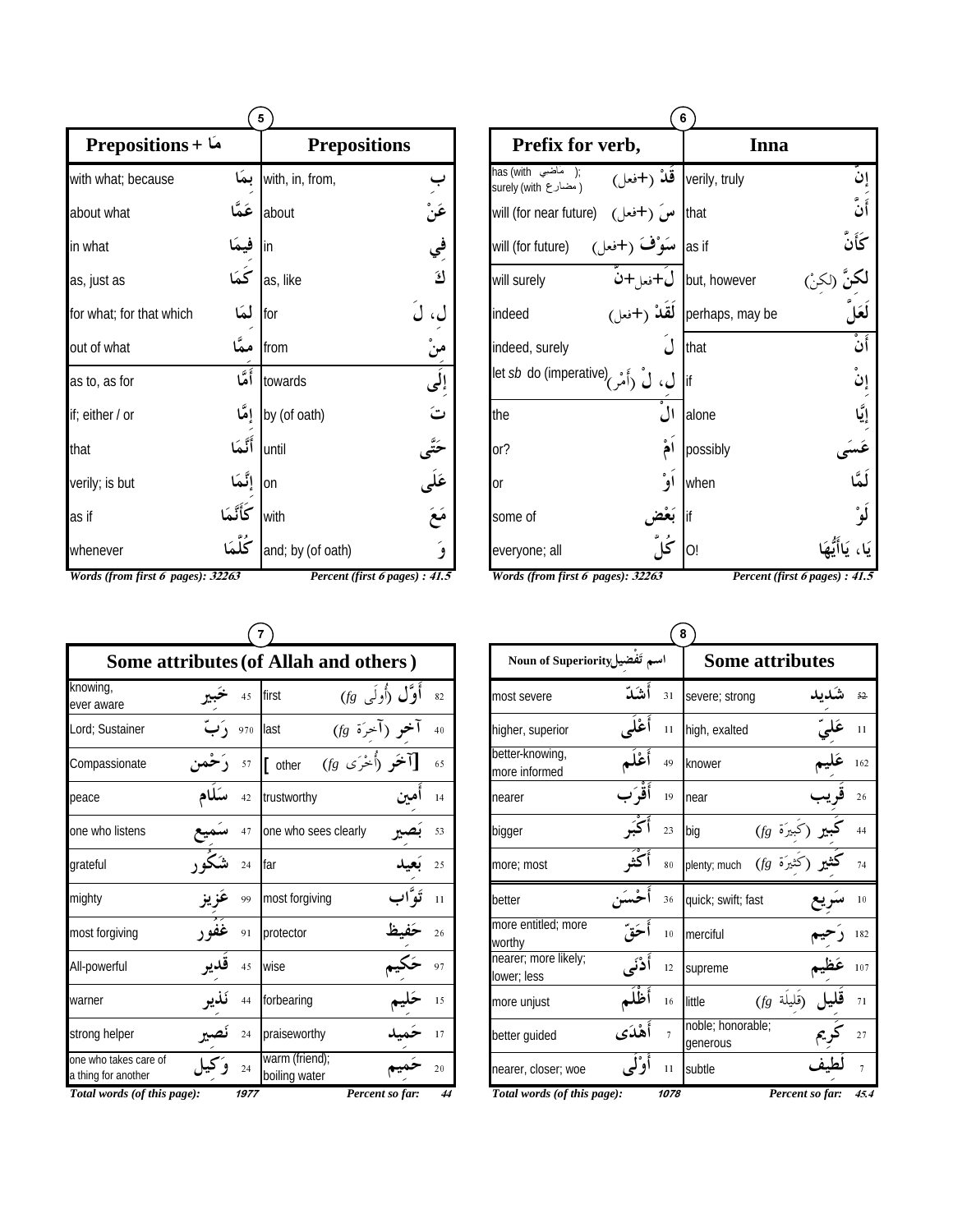|                                                        | 9                                                 |            |                                |                                                                                 |     |  |  |  |
|--------------------------------------------------------|---------------------------------------------------|------------|--------------------------------|---------------------------------------------------------------------------------|-----|--|--|--|
|                                                        | <b>Prophets and</b>                               |            | <b>Allah s Signs</b>           |                                                                                 |     |  |  |  |
| Messenger                                              | $(\rho l \downarrow \downarrow \downarrow)$ رُسُل | 332        | sign                           | $(\rho l$ آيَة $(\bar{l})$ يات                                                  | 382 |  |  |  |
| Prophet                                                |                                                   | 75         | evidence                       | $(\rho l$ بَيِّنَة $\widetilde{\mathcal{C}}$ بِيِّنَة $\widetilde{\mathcal{C}}$ | 71  |  |  |  |
| Prophets                                               | نَبِيُّون، نَبِيِّين، أَنْبِيَاءِ                 |            | Qur'an; reading,<br>recitation | قَوْآن                                                                          | 70  |  |  |  |
| إبراهيم                                                | آدَم نُوح                                         | 137        | cattle                         | أنْعَام                                                                         | 32  |  |  |  |
|                                                        | أوط إسْمَاعيل إسْحَاق                             | 56         | mountain                       | جَبَل(جَبَال pl)                                                                | 39  |  |  |  |
| و ممُفر                                                | يَعْقُوب(إسْرَائِيل)                              | 86         | sea; large river               |                                                                                 | 38  |  |  |  |
| صَالح                                                  | و ره<br>پښه<br>هُود                               | 30         | sun                            |                                                                                 | 33  |  |  |  |
|                                                        | مُوسَى عيسَى ابنُ ۖ مَرْيَمَ                      | 195        | moon                           | قمَہ                                                                            | 33  |  |  |  |
| Satan (pl                                              | <b>شَيْطان (</b> شَيَاطين                         | 88         | night                          |                                                                                 | 80  |  |  |  |
| Pharaoh                                                | فرْعَوْن                                          | 74         | day                            | ئىھار                                                                           | 57  |  |  |  |
| People of Hud (pbuh)                                   |                                                   | عَاد<br>24 | earth                          | أدْض                                                                            | 461 |  |  |  |
| People of Salih (pbuh)                                 | ٹمُو د                                            | 26         | sky                            | (سَمَاوات <sub>pl</sub> )                                                       | 310 |  |  |  |
| Total words (of this page):<br>Percent so far:<br>2729 |                                                   |            |                                |                                                                                 |     |  |  |  |

| 10                                   |                                                                               |      |                               |                    |      |  |  |
|--------------------------------------|-------------------------------------------------------------------------------|------|-------------------------------|--------------------|------|--|--|
|                                      |                                                                               |      | Last day,                     |                    |      |  |  |
| companion,<br>fellow                 | ب(أَصْحَابٍ)                                                                  | 94   | forever; ever                 | أَكَدًا            | 28   |  |  |
| end                                  | عَاقِبَة                                                                      | 32   | reward                        | أجْو (أُجُور pl)   | 105  |  |  |
| torment                              | عَذَاب                                                                        | 322  | term                          | أجَا               | 52   |  |  |
| chastisement (as a<br>result of sin) | عقا                                                                           | 20   | the Hereafter                 | الآخرَة            | 115  |  |  |
| Resurrection                         | قيَامَة                                                                       | 70   | painful                       |                    | 72   |  |  |
| meeting                              | لقاء                                                                          | 24   | reward                        |                    | 13   |  |  |
| fixed                                |                                                                               | 21   | hellfire                      |                    | 26   |  |  |
| fire                                 | ئار                                                                           | 145  | <b>reward</b>                 |                    | 42   |  |  |
| river                                | $\left(\begin{smallmatrix}pl & 1 \end{smallmatrix}\right)$ نَّهَهُو (أَنْهَار | 54   | garden                        | $(pl \;$ (جَنَّات) | 147  |  |  |
| woe unto                             |                                                                               | 40   | the Hell                      |                    | 77   |  |  |
| day                                  | $(\rho l$ أَيَّام)<br>يَوْم                                                   | 393  | reckoning                     |                    | 39   |  |  |
| that day                             |                                                                               | 70   | hour (day of<br>resurrection) | يسكاءَة            | 47   |  |  |
| Total words (of this page):          |                                                                               | 2048 |                               | Percent so far:    | 51.6 |  |  |

| 11                                           |         |      |                       |                                                         |                          |      |  |
|----------------------------------------------|---------|------|-----------------------|---------------------------------------------------------|--------------------------|------|--|
| Deen,                                        |         |      | Faith,                |                                                         |                          |      |  |
| أُهْوِ (أَمُور pl)<br>matter; affair         |         | 13   | one                   | أَحَ <b>د</b> (إحْدَى fg)                               |                          | 85   |  |
| piety; fear; protection                      | تَقْوَى | 17   | god; deity            |                                                         | $($ إِلَٰه (آلهَة $\rho$ | 34   |  |
| truth, true; right                           |         | 247  | partner,<br>associate | <b>يك(</b> شَرَكَاء pl)                                 |                          | 40   |  |
| [falsehood                                   |         | 26   | witness               |                                                         | شَهَادَة                 | 26   |  |
| wisdom                                       |         | 20   | throne                |                                                         |                          | 26   |  |
| praise                                       |         | 43   | unseen, hidden        |                                                         |                          | 29   |  |
| religion; law;<br>judgement                  | دين     | 92   | unseen                |                                                         |                          | 49   |  |
| poor-due, charity                            | زكاة    | 32   | book                  | کُتُب pl )                                              |                          | 261  |  |
| witness,<br>$(\rho l$ (شُهَدَاء )<br>present |         | 56   | word                  |                                                         |                          | 42   |  |
| prayer                                       | صكاة    | 83   | angel                 | $_{\left( pl\right) }$ مَلَك $_{\left( 1\right) }$ نكَة |                          | 88   |  |
| clear, self-<br>expressive                   |         | 119  | covenant, treaty      |                                                         | مبثاق                    | 25   |  |
| light                                        |         | 43   | one                   | وَاحد (وَاحدَة fg)                                      |                          | 61   |  |
| Total words (of this page):                  |         | 1557 |                       |                                                         | Percent so far:          | 53.6 |  |

|                          |                                                      |      | 12)                             |                        |
|--------------------------|------------------------------------------------------|------|---------------------------------|------------------------|
|                          | Deeds,                                               |      | Blessings,                      |                        |
| actions, deeds,<br>works | أَعْمَال $\rho$                                      | 41   | favors                          | آلاء<br>pl             |
| aood<br>(deed)           | $(\rho l$ حَسَنَة $\widetilde{\mathcal{E}}$ حَسَنَات | 31   | authority; warrant              | سلطان                  |
| evil, bad                | $(pl$ سَنِّئَة (سَنِّئَات)                           | 68   | grace                           |                        |
| good, better             |                                                      | 186  | water                           | مَاءِ                  |
| evil, bad, worse         |                                                      | 29   | dominion, reign                 | مُألو،                 |
| sin                      | إثم                                                  | 35   | favor                           | نعْمَة                 |
| sin                      | $(pl \; \hookrightarrow)$ ذُنُوب                     | 37   | all                             | أَجْمَعُو ن، أَجْمَعين |
| sin                      |                                                      | 25   | permission                      | إذن                    |
| unlawful                 | ځر ًام                                               | 26   | punishment; power;<br>adversity |                        |
| name                     | $(\mathit{pl} \,$ اسْم (أَسْمَاء ا                   | 27   | all, everybody                  |                        |
| discourse;<br>speech     | <b>حَلايث</b> (أَحَادِيث <sub>)</sub>                | 23   | same; equal; level;<br>fair     | ميئوَاءِ               |
| good                     | $\overline{(pl - 1)^{2}L}$                           | 30   | party, group                    |                        |
|                          | Total words (of this page):                          | 1064 |                                 | Percent so far:        |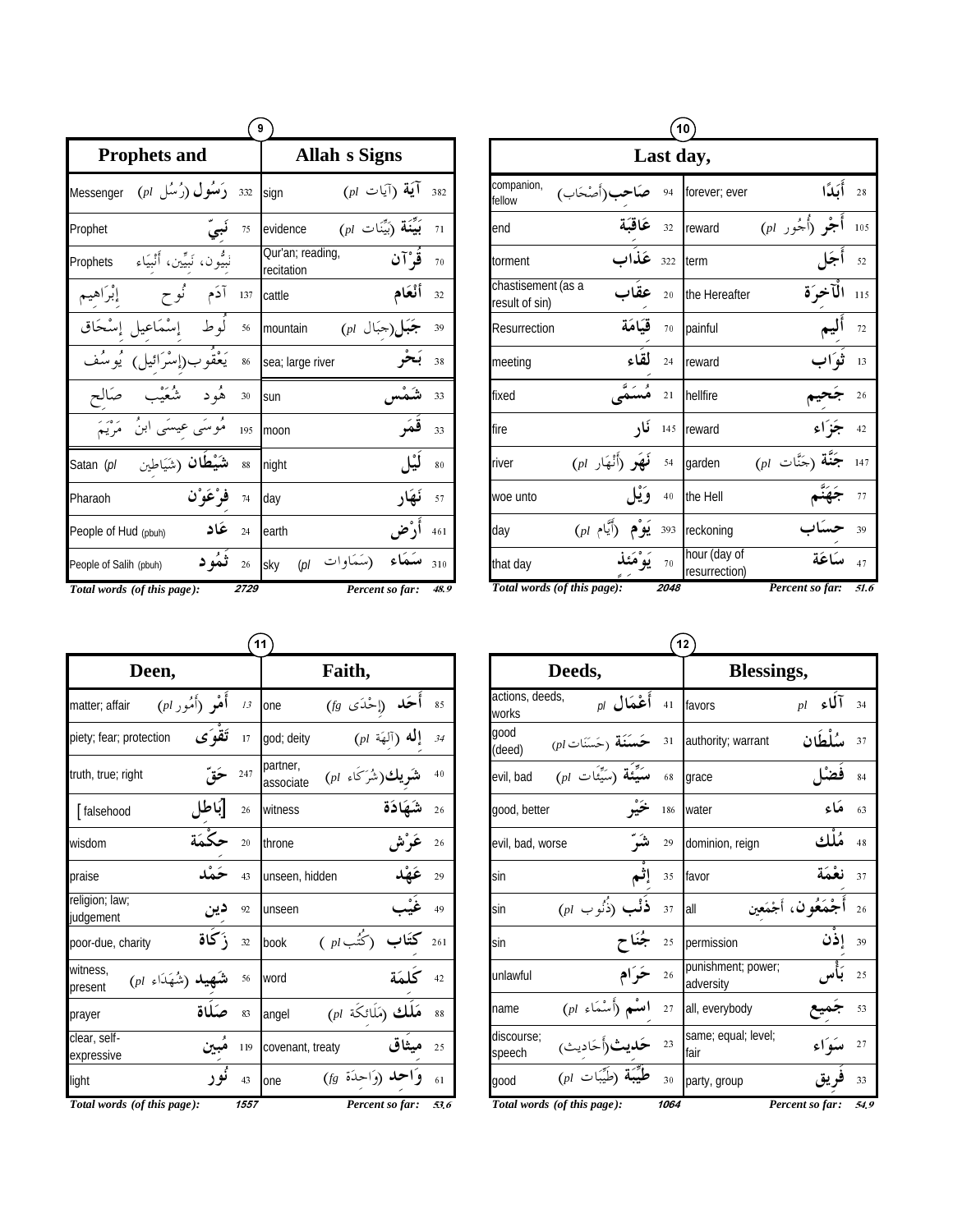| 13                       |                                                       |      |                     |                                                                                                                                                                                         |                  |      |  |
|--------------------------|-------------------------------------------------------|------|---------------------|-----------------------------------------------------------------------------------------------------------------------------------------------------------------------------------------|------------------|------|--|
|                          | Relatives,                                            |      |                     | Self (body parts                                                                                                                                                                        |                  |      |  |
| mother                   | $(pl$ أُهَمْ (أُمَّهَات                               | 35   | face                | <b>وَجْه (وُ</b> جُوه pl)                                                                                                                                                               |                  | 72   |  |
| father<br>(pl            | أَبٍ، أَبَت (آبَاء                                    | 117  |                     | eye; spring $(pl)$ عَيْنِ وَأَعْيُنِ عَيْنَ فَيْنَ مَنْ اللَّهُ                                                                                                                         |                  | 47   |  |
| wife:<br>husband         | <b>زَوْجِ</b> (أَزْوَاجِ pl)                          | 76   | sights              |                                                                                                                                                                                         | $_{pl}$ أَبْصَار | 38   |  |
| man                      | $(\rho l$ (رجَال $\rho$                               | 57   | mouths              |                                                                                                                                                                                         | $_{pl}$ أَفْوَاه | 21   |  |
| woman                    | $(\mathit{pl} \text{ (ind) } \text{ (ind) }$ اهْرَأَة | 83   | tongue;<br>language | لسَان (أَلْسنَة pl)                                                                                                                                                                     |                  | 25   |  |
| child                    | $(\rho l$ وَ <b>لَلد</b> (أَوْلَاد                    | 56   | heart               | $(\rho l \; \hookrightarrow \; \stackrel{\iota}{\text{cl}} \; \stackrel{\iota}{\text{cl}} \; \stackrel{\iota}{\text{cl}} \; \stackrel{\iota}{\text{cl}} \; \stackrel{\iota}{\text{cl}}$ |                  | 132  |  |
| father                   | وَ <b>الله</b> (وَالدَّيْنِ al)                       | 20   | breast              | $(\rho l + \hat{\mu} \hat{\lambda} \hat{\mu})$ صَلاْدِ                                                                                                                                  |                  | 44   |  |
| descendants:<br>children | ذُدِّيَّة                                             | 32   | hand                | أُيْدي pl)                                                                                                                                                                              |                  | 118  |  |
| son                      |                                                       | 41   | foot                | د جُلٌ (أَرْجُل pl)                                                                                                                                                                     |                  | 15   |  |
| pl.<br>sons              | بَنُون، بَنين، أَبْنَاء                               | 22   | soul                | $(\rho l \quad \hat{J}$ لَفْس $\hat{J}$                                                                                                                                                 |                  | 293  |  |
| brother                  | <b>أخ</b> (أَخُو، أَخَا، أَخي)                        | 67   | soul, spirit        |                                                                                                                                                                                         | روح              | 21   |  |
| brothers                 | $_{pl}$ إخوان                                         | 22   | power, strength     |                                                                                                                                                                                         |                  | 28   |  |
|                          | Total words (of this page):                           | 1482 |                     | Percent so far:                                                                                                                                                                         |                  | 56.8 |  |

|                                                                                            |         | 14                                                                                                                                                                                                                                                                                                                                                                                                                                                                                                                   |
|--------------------------------------------------------------------------------------------|---------|----------------------------------------------------------------------------------------------------------------------------------------------------------------------------------------------------------------------------------------------------------------------------------------------------------------------------------------------------------------------------------------------------------------------------------------------------------------------------------------------------------------------|
| World,                                                                                     |         | People,                                                                                                                                                                                                                                                                                                                                                                                                                                                                                                              |
| $\left(\begin{smallmatrix}pl&\mathbb{C}\end{smallmatrix}\right)$ بَيْت (أَيُبُو ن<br>house | 64      | $(\rho l \not\stackrel{\frown}{\hspace{-1.25em} \frown} \mathring{\!\!{\scriptstyle\Box}}\, \delta)$<br>community<br>64                                                                                                                                                                                                                                                                                                                                                                                              |
| $($ دار (دیار $)$<br>abode                                                                 | 48      | قوْم<br>383<br>people                                                                                                                                                                                                                                                                                                                                                                                                                                                                                                |
| دُنْيَا<br>world                                                                           | 115     | ائسكان<br>65<br>man                                                                                                                                                                                                                                                                                                                                                                                                                                                                                                  |
| <b>سَبِيل (سُ</b> بُل pl )<br>way                                                          | 176     | ناس<br>248<br>men, people                                                                                                                                                                                                                                                                                                                                                                                                                                                                                            |
| path                                                                                       | 46 صراط | $\epsilon(pl)$ ذُكُور (<br>male<br>16                                                                                                                                                                                                                                                                                                                                                                                                                                                                                |
| عَالَمِ (عَالَمين pl)<br>world                                                             | 73      | $(\mathit{pl} \hspace{2pt} \bigcirc \hspace{2pt} \bigcirc \hspace{2pt} \bigcirc \hspace{2pt} \bigcirc \hspace{2pt} \bigcirc \hspace{2pt} \bigcirc \hspace{2pt} \bigcirc \hspace{2pt} \bigcirc \hspace{2pt} \bigcirc \hspace{2pt} \bigcirc \hspace{2pt} \bigcirc \hspace{2pt} \bigcirc \hspace{2pt} \bigcirc \hspace{2pt} \bigcirc \hspace{2pt} \bigcirc \hspace{2pt} \bigcirc \hspace{2pt} \bigcirc \hspace{2pt} \bigcirc \hspace{2pt} \bigcirc \hspace{2pt} \bigcirc \hspace{2pt} \bigcirc \hspace$<br>female<br>30 |
| فتنة<br>trial; persecution                                                                 | 34      | $($ عَبْلہ (عبَاد $\rho$<br>slave<br>126                                                                                                                                                                                                                                                                                                                                                                                                                                                                             |
| $p$ فَوْيَة (قُرَى $p$<br>town                                                             | 57      | $(\rho l \,$ عَلُوتَ (أَعْدَاءِ $\rho l$<br>44<br>enemy                                                                                                                                                                                                                                                                                                                                                                                                                                                              |
| $($ هَال (أَمْوَال $)$<br>wealth                                                           | 86      | $_{pl}$ كفار<br>disbelievers<br>21                                                                                                                                                                                                                                                                                                                                                                                                                                                                                   |
| مَتَا ع<br>provision; enjoyment                                                            | 34      | criminal<br>52                                                                                                                                                                                                                                                                                                                                                                                                                                                                                                       |
| <b>مَسْجِد (مَ</b> سَاجد mosque ( <i>pl</i>                                                | 28      | مَلَأ<br>22<br>chiefs, leaders                                                                                                                                                                                                                                                                                                                                                                                                                                                                                       |
| <b>مَكَان</b> (مَكَانَة)<br>place; abode                                                   | 32      | protecting friend;<br>وَلَّعِيٌّ (أَوْلَيَاءَ)<br>86<br>quardian                                                                                                                                                                                                                                                                                                                                                                                                                                                     |
| Total words (of this page):                                                                | 1950    | 59.3<br>Percent so far:                                                                                                                                                                                                                                                                                                                                                                                                                                                                                              |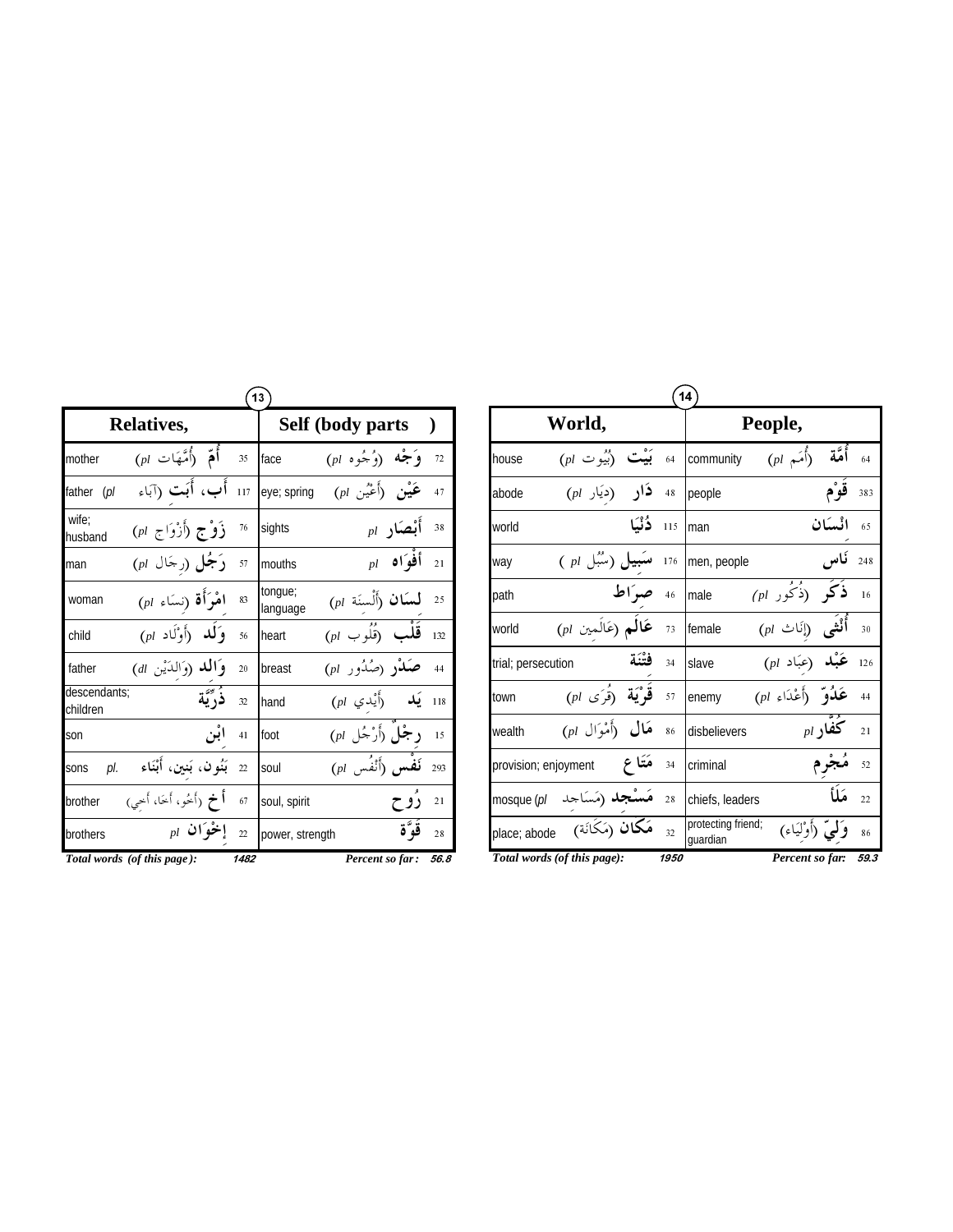|                                 |      | 15   |       |                                |      |
|---------------------------------|------|------|-------|--------------------------------|------|
|                                 |      |      |       | فِعل ثلاثي مُجَرَّد <b>ڤ</b> ا |      |
| to do                           | فعا  | فاعا | افعًا |                                | 105  |
| to open, to give<br>victory     |      |      |       | ⋇                              | 29   |
| to raise;<br>to resurrect       |      |      |       |                                | 65   |
| to make, to<br>place, to set up |      |      |       | ∗                              | 346  |
| to gather,<br>to collect        |      |      |       |                                | 40   |
| to go                           |      |      |       |                                | 35   |
| to raise                        |      |      |       |                                | 28   |
| to enchant, to<br>bewitch       |      |      |       |                                | 49   |
| to act righteously              | يحَة |      |       |                                | 131  |
| to curse                        |      |      |       |                                | 27   |
| to profit                       |      |      |       |                                | 42   |
| وجهول passive voice             |      |      |       |                                |      |
| Total words (of this page):     |      | 897  |       | Percent so far:                | 60.5 |

|                                 |          | 16        |                 |           |                                 |       |
|---------------------------------|----------|-----------|-----------------|-----------|---------------------------------|-------|
|                                 |          |           | ۶<br>۶<br>⊶     |           | فِعل ثلاثي مُجَرَّد <b>لَمُ</b> |       |
|                                 | فعْل     | فاعل      | افعًا           |           | فعا                             |       |
| to help;<br>to deliver          |          | ئا        |                 | $\circ$   | ☀                               | 92    |
| to reach                        |          |           |                 |           |                                 | 49    |
| to leave                        | تَرْ ك   | تَار<br>ك | اَتْ َۢكْ       | يثو<br>كُ | تَرَ ٰكَ                        | 43    |
| to gather;<br>to bring together |          |           |                 |           |                                 | 43    |
| to judge; to rule               | ځک       | ځاکه      |                 |           |                                 | 80    |
| to come out                     | فوو<br>ج |           |                 |           |                                 | 61    |
| to live forever                 | ځله د    | يئرا      | أيذأن           |           |                                 | 83    |
| to create out of<br>nothing     | خە       |           |                 |           |                                 | 248   |
| to enter                        | دُخُو ل  | ذاخل      |                 |           |                                 | 78    |
| to remember                     | ذ′       | ذاكه      | ذ <b>َ</b> کُ ُ |           | ∗                               | 163   |
| to provide                      | رزق      | رَازِ ق   | ارْزُقْ         |           |                                 | 122   |
| Total words (of this page):     |          | 1062      |                 |           | Percent so far:                 | 61.86 |

|                                    |         | 17                       |          |          |                                     |      |
|------------------------------------|---------|--------------------------|----------|----------|-------------------------------------|------|
|                                    |         |                          |          |          | فِعل ثلاثی مُجَرَّد <b>لْمُصَلَ</b> |      |
| to prostrate                       | سُجُه د | ر<br>اسْجُلْ سَاجِد      |          | يَسْجُدُ |                                     | 49   |
| to perceive                        | شُعُو ۱ | أشْعُوْ شَاعو            |          | يَشْعُوُ | شَعَرَ                              | 29   |
| to be grateful                     |         | اُشْكُرْ شَاكر شُكْر     |          | يَشْكُرُ | شک                                  | 63   |
| to be true;<br>to say the truth    |         | أصْدُقْ صَادق صِدْق      |          | ىَصْدُقُ | ۆ،                                  | 89   |
| to worship;<br>to serve            |         | أَعْبُلْ عَابِد عِبَادَة |          | يَعْبُدُ | ₩<br>عَبَدَ                         | 143  |
| to transgress                      | فسْق،   | فاسق                     | أفسُة ْ  | يَفْسُقُ | فستة                                | 54   |
| to kill; to slay                   |         | قَاتل قَتْل              | اُقْتُلَ | بَقْتُا  | قَتَا                               | 93   |
| to sit; to remain<br>behind        |         | قَاعد ڤُعُود             | ٱقْعُدْ  | كَقْعُدُ | قَعَدَ                              | 23   |
| to prescribe;<br>to write          | كتائة   | كاتب                     |          |          | ىخ                                  | 56   |
| to disbelieve;<br>to be ungrateful |         | كافر                     | كفى ٌ    |          | ₩                                   | 461  |
| to plot                            | مَکْ    | مَاكِر                   |          | یُمُکُ   | مَکَ                                | 43   |
| to look; to wait                   | نَظُ    | ناظه                     | ٱنْظَى   | $\circ$  |                                     | 95   |
| Total words (of this page):        |         | 1198                     |          |          | Percent so far:                     | 63.4 |

|                                 |                 | 18          |                |          |                 |            |
|---------------------------------|-----------------|-------------|----------------|----------|-----------------|------------|
|                                 |                 |             |                |          | مُجَرَّد        | فِعل ثلاثي |
|                                 | فعا             | فاعل        | افعا           |          | فعا             |            |
| to strike                       |                 | و بْ ضَار   | اضٌ            |          |                 | 58         |
| to carry; to bear               |                 | ځام         | اخما           | یَ       |                 | 50         |
| to bear with<br>patience        |                 |             |                |          |                 | 94         |
| to wrong                        | ظُلْم           | ظالہ        |                |          | ₩               | 266        |
| to recognize                    | مَعْر فَة       |             | اعْرِفْ عَارِف | يَعْرِفُ | عَدَفَ          | 59         |
| to understand;<br>to comprehend | عَق             | عَاقا       | اعْقا          | بَعْة    | عَقا            | 49         |
| to forgive;<br>to cover         | مَغْفِرَة       | غَافو       | اغفىش          | يَغْفُهُ | غف              | 95         |
| to decree; to<br>have power;    | قَدْرِ ،قُدْرَة | قادر        | اڦدڻ           | بَق      |                 | 47         |
| to lie                          |                 | كْذبْ كَاذب |                |          |                 | 76         |
| to earn                         |                 | کا          |                |          |                 | 62         |
| to possess                      | ملك             |             | امْلِكْ مَالِك | ىَسْلِكُ | ەك<br>ی         | 49         |
| Total words (of this page):     |                 | 905         |                |          | Percent so far: | 64.6       |

L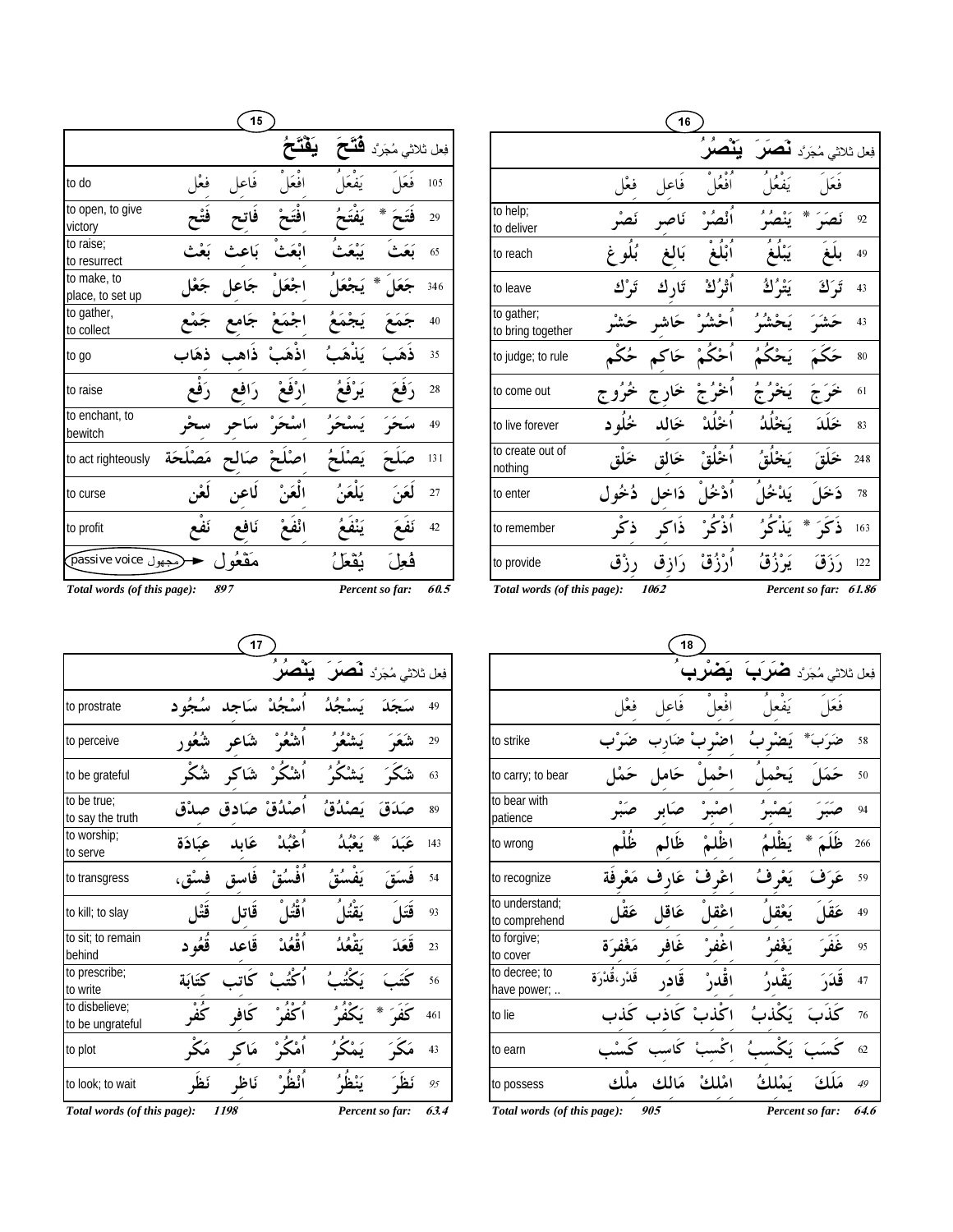|                                   |                        | 19                      |               |          |                                   |     |
|-----------------------------------|------------------------|-------------------------|---------------|----------|-----------------------------------|-----|
|                                   |                        |                         |               |          | فِعل ثلاثي مُجَرَّد <b>سَمَعَ</b> |     |
|                                   |                        | فاعل فعْل               | افعًا         | يَفَعَا  | فعا                               |     |
| to hear                           | اسْمَعْ سَامع سَمَاعَة |                         |               |          |                                   | 100 |
| to be grieved                     |                        | احْزَ`نَ حَازِ`ن حُزْ`ن |               |          |                                   | 30  |
| to think;<br>to consider          | حَاسب حَسْب            |                         |               | يَحْ     |                                   | 46  |
| to guard;<br>to protect           |                        | احْفَظْ حَافظ حفْظ      |               |          |                                   | 27  |
| to lose                           |                        | الخَسَىرْ خَاسْرِ خُسْر |               | يَخْسَرُ |                                   | 51  |
| to have mercy on<br>someone       |                        | ارْحَمْ رَاحِم رَحْمَة  |               | يَرْحَمُ |                                   | 148 |
| to bear witness;<br>to be present | شَهُو د                |                         | اشْهَدْ شَاهد |          | $\hat{\vec{r}}$                   | 66  |
| to know                           |                        | اعْلَمْ عَالَم علْم     |               |          |                                   | 518 |
| to work; to do                    |                        | اعْمَلَ عَامِلِ عَمَل   |               |          |                                   | 318 |
| to dislike;<br>to detest          |                        | $\bullet$               |               |          |                                   | 25  |
| to watch; to see                  | بَصَر                  | بَاصِهِ                 | $\bullet$     |          |                                   | 13  |

|                                   |        | 20     |                    |                                       |                 |     |
|-----------------------------------|--------|--------|--------------------|---------------------------------------|-----------------|-----|
| The last two letters of the       |        |        |                    | فِعل ثلاثي مُجَرَّد <b>مُضَىَاعَف</b> |                 |     |
| root are same                     |        |        |                    |                                       |                 |     |
| (فل مُ يُفل)                      | فا     | فال    | از 10<br>افلل،افلل | ل، يَفل                               | فما             |     |
| to live:<br>to greet              | حَسَاة |        |                    |                                       |                 | 83  |
| to give back;<br>to return        | دَ ڏ   | رَ ادّ | اَرْ دُدْ          | يَدُدُّ                               |                 | 45  |
| to turn away;<br>to hinder        |        | صکادّ  | أصْدُدْ            |                                       |                 | 39  |
| to hurt; to harm                  |        | ضَ     |                    |                                       |                 | 31  |
| to go astray;<br>to err; to waste | ضكالة، | ضاإ    |                    |                                       | ∗               | 113 |
| to think:<br>to believe           |        | ظانّ   |                    |                                       |                 | 68  |
| to count                          | عَدّ   | غاد    | ٱعْدُدْ            | يَعُدُّ                               |                 | 17  |
| to beguile                        |        |        |                    |                                       |                 | 24  |
| to spread out;<br>to stretch      | مَدّ   | مَادّ  |                    |                                       |                 | 17  |
| to touch                          |        |        | امْسَس ْمَاسْ      | ىم                                    |                 | 58  |
| to love; to wish                  | ۇ د    | وَادِّ | او ؓذذ             | يَوَ دُّ                              | وۡ ڏ            | 18  |
| Total words (of this page):       |        | 513    |                    |                                       | Percent so far: | 67  |

*Total words (of this page): 1342 Percent so far:**66.29* 

|                              |                 | 21                            |      |               |                                  |                |
|------------------------------|-----------------|-------------------------------|------|---------------|----------------------------------|----------------|
| First letter of              |                 |                               |      |               | فِعل ثلاثي مُجَرَد <b>هشَّال</b> |                |
| . ي or و the root is         |                 |                               |      |               |                                  |                |
| (وُعِلَ، 'ُيوعَلَ.)          |                 | عَلْ، علْ  وَاعل     وَعْل. . |      | يَعَلُ، يَعلُ | وئجلَ                            |                |
| to leave behind              |                 | وَافر وَفَر                   | ذَرْ | يَلْأَرُ      | وَفَرَ                           | 45             |
| to put; to set               |                 | واضع وُضْع                    | ضَعْ |               | وَضَعَ یَضَعُ                    | 22             |
| to befall                    |                 | وَاقع وَقُوع                  | قَعْ | يَقَعُ        | وَقَعَ                           | 2 <sub>0</sub> |
| to grant                     |                 | وَاهب وَهْب                   | هَبْ | يَهَبُ        | وَهَبَ                           | 23             |
| to find                      | وَاجِدٍ وُجُودٍ |                               |      |               | وَجَدَ * يَجِدُ                  | 107            |
| to inherit                   |                 | وَارِثْ وَرَاثَة              | رثَ  |               | وَرثُ يَوثُ                      | 19             |
| to bear a load               |                 | وَازِر وزْر                   | زرْ  | يَزِرُ        | وَزَرَ                           | 19             |
| to describe:<br>to ascribe   | وَاصِف وَصِنْف  |                               |      |               | وَصَفَ يَصِفُ                    | 14             |
| to promise                   |                 | وَاعِدِ وَعْدِ                | عدْ  | يَعدُ         | $*$<br>وَعَدَ                    | 124            |
| to protect;<br>to save       |                 | وَاق وقَايَة                  | ق    |               | $*$<br>وأقيى                     | 19             |
| to embrace;<br>to comprehend |                 | ايْسَعْ وَاسع سَعَة           |      |               |                                  | 25             |
| Total words (of this page):  |                 | 437                           |      |               | Percent so far:                  | 67.5           |

| Second letter of                             |         |       |      |                 | فِعل ثلاثي مُجَرَّد <b>أَجْوَلَف</b> |       |
|----------------------------------------------|---------|-------|------|-----------------|--------------------------------------|-------|
| the root is $\mathfrak o$ or $\mathfrak c$ . |         |       |      |                 |                                      |       |
| (فيلَ، 'يَفَالُ)                             | ئوۇل. . | فائل  |      | ور<br>نیفیو کُ، | أفالُ                                |       |
| to repent                                    | تَوْبَة | تَائ  |      | يَتُو بُ        | تَابَ                                | 72    |
| to taste                                     | ذوْق    | ذائق  | ذقْ  | يَذُوقُ         | ذاق                                  | 42    |
| to succeed;<br>to gain victory               |         | فائز  | فَرْ | يَفُو؟ُ         | فازَ                                 | 26    |
| to say                                       | قوْل    | قائل  | قا   | يَقُولُ         | قالَ<br>☀                            | 1719  |
| to stand up;<br>to raise                     | قيَام،  | قائم  |      | يَقومُ          | قامَ                                 | 55    |
| to be                                        |         |       | ئُ:ُ | يَكُونُ         | كَانَ *                              | 1361  |
| to die                                       |         | مَائت |      | يَمُو تُ        | مَاتَ                                | 93    |
| to be afraid                                 |         | خائف  |      | يَخافُ          | خاف                                  | 112   |
| to become nigh;<br>to be close to            |         | كائد  | كدْ  | ىكَادُ          | كَادَ                                | 24    |
| to plot against                              |         | كائد  | كذ   | ىكىدُ           | كَادَ                                | 35    |
| to increase                                  | زيَادَة | زَائد | زڈ   |                 | ذَاذَ                                | 51    |
| Total words (of this page):                  |         | 3590  |      |                 | Percent so far:                      | 72.13 |

 $\overline{22}$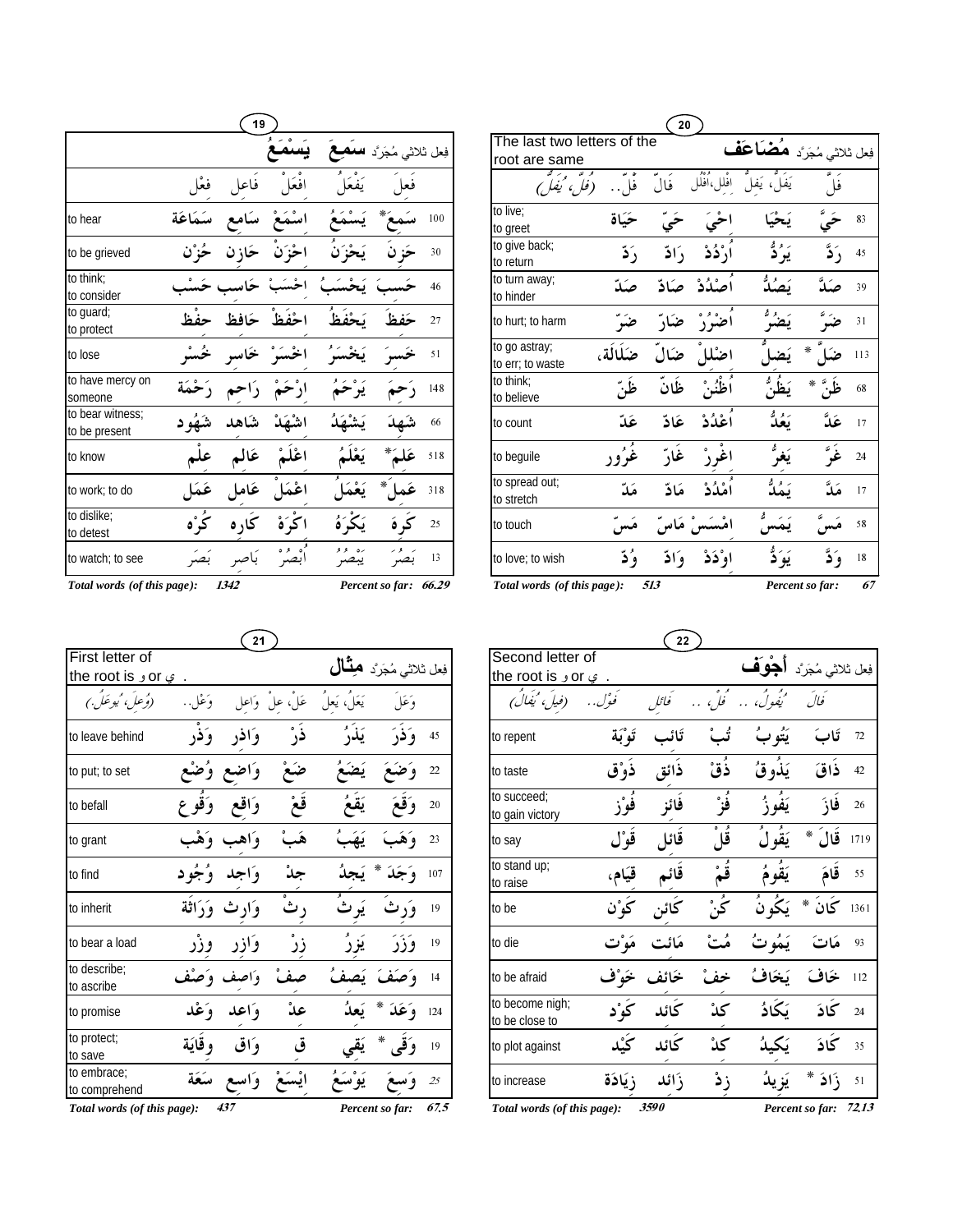|                                                    |          | 23       |                |                                      |                 |      |                                                  |          | 24     |                   |           |                       |           |
|----------------------------------------------------|----------|----------|----------------|--------------------------------------|-----------------|------|--------------------------------------------------|----------|--------|-------------------|-----------|-----------------------|-----------|
| Last letter of<br>the root is $\circ$ or $\circ$ . |          |          |                | فِعل ثلاثي مُجَرَّد فَ <b>أَقْصِ</b> |                 |      | Anyone of the 3 letters of<br>the root is hamza. |          |        |                   |           |                       | فعل ثلاثي |
| to recite                                          | تلاوّة   | تَال     | ٱثْلُ          | يَتْلُو                              | تلا             | 61   | to ask                                           | مِنْؤَال | سَائل  | سکل               | ىسا       | سَأَلَ                | 119       |
| to call; to pray                                   | دُعَاء   | دَا<br>¢ | اَدْ عُ        | يَدْعُه                              | ☀<br>ذَعَا      | 197  | to read; to recite                               | قراءة    | قارئ   | اقْرَأْ           | يَقْرَأُ  | قَرَأَ                | 17        |
| to forgo                                           | عَفْهِ   | عَاف     | أعْفُ          | يَعْفُهِ                             | عَفا            | 30   | to take: to catch                                | اخمذ     | آخذ    | ځذٌ               | ىَأْخُذُ  | أخذ                   | 142       |
| to want, to seek                                   | بَغْي    | بَا غ    | أبغ            | يَبْغي                               | بَغَى           | 29   | to eat                                           | أڭل      | آكل    | $^{\circ}$<br>كُل | يَأْكُلُ  | أكلَ                  | 101       |
| to flow                                            | جَرَيَان | جار      | $\circ$<br>اجر | يجر ي                                | جو ي            | 60   | to command                                       | أمْر     | آمر    | $^{\circ}$<br>مر  | يَأْمُوْ  | أَمَرَ<br>☀           | 232       |
| to reward                                          | جزاء     | جاز      | جز             | يجز ي                                | جز ی            | 116  | to be safe; to feel<br>safe; to trust            | ٰڡٛۥ     | ا می۰٫ | قْمَنْ            | يَأْمَنُ  | أهن                   | 25        |
| to decree:<br>to fulfil                            | قضكاء    | قاض      | اقض            | نقضى                                 |                 | 62   | to refuse                                        | ابَاء    | آ ب    | ائبَ              | يَأْبَى   | أَبَى                 | 13        |
| to suffice                                         | كفاية    | ككاف     | اكف            | كفي                                  |                 | 32   | to see                                           | رَأَيُّ  | داء    |                   | يَرَى     | دأًى<br>☀             | 269       |
| to guide;<br>to direct                             | هَدْي    | هکاد     | اهْد           | يهدى                                 | هَدَى           | 163  | to come                                          | اٿيَان   | آت     | ائت               | يَأتي     | أَتَى                 | 263       |
| to fear                                            |          |          | خش             |                                      |                 | 48   | to will, to wish                                 |          | شاء    | شأ                | يَشَاء    | شاء                   | 277       |
| to be satisfied.<br>to be content                  | َان      |          | ارض            |                                      |                 | 57   | to be evil                                       | سه ء     | ساو ئ  | سۇ                | $\lambda$ | يسكاء                 | 39        |
| to forget                                          | نسْيَان  |          |                |                                      |                 | 36   | to come                                          |          | جًاء   | جى                |           | جَاء                  | 236       |
| Total words (of this page):                        |          | 891      |                |                                      | Percent so far: | 73.3 | Total words (of this page):                      |          | 1733   |                   |           | Percent so far: 75.51 |           |

|                                    | 25     |         |                   |                     |                 |
|------------------------------------|--------|---------|-------------------|---------------------|-----------------|
| Extra * on 2nd letter of فَعَلَ    |        |         | هوآ               |                     |                 |
| (Third person, sing., masc.)       |        |         |                   | فعل ثلاثى مَزيد فيه |                 |
|                                    |        | فَعَا   |                   |                     |                 |
| to change                          |        | ىَدِّا  |                   | ىدَّل               | 33              |
| to give good news                  |        | بَشَّرْ |                   |                     | 48              |
| to make clear                      |        |         | ورين و            |                     | 35              |
| to adorn / make<br>st to seem fair |        | زيېن    | يز ير             |                     | 26              |
| to glorify;<br>to praise           |        |         |                   | ⋇                   | 48              |
| to bring under<br>control          |        |         |                   |                     | 26              |
| to pronounce ss<br>to be true      |        | ق       |                   | ة،                  | $\overline{31}$ |
| to punish;<br>to torment           | مُعَذْ | عَذتْ   | ئعَذَبُ           |                     | 49              |
| to teach                           |        |         |                   | *                   | 42              |
| to send forward                    |        |         |                   |                     | 27              |
| to accuse ss of<br>falsehood       | مُکَا  | كذب     | $\ddot{\epsilon}$ |                     | 198             |
| Total words (of this page):        | 563    |         |                   | Percent so far:     | 76.2            |

|           |                  |                     |      |                                                             |                          | 26                 |                           |                                                 |                       |    |
|-----------|------------------|---------------------|------|-------------------------------------------------------------|--------------------------|--------------------|---------------------------|-------------------------------------------------|-----------------------|----|
|           | فَعَلَ           | فعل ثلاثى مَزيد فيه |      | . فَعَلَ Extra ´on 2nd letter of<br>Extra alif in دَفَعَلَ. |                          |                    |                           | فِعل ثلاثي مَزيد فيه <b>شَعَّلَ ، شَاعَلَ</b> ، |                       |    |
| ر<br>ف    | ويه اقس<br>يفغا  | فَعَلَ              |      | to declare:<br>to apprise                                   |                          | وربو<br>منبئ       | $\overline{\cdot}$<br>نبئ | وربو<br>ينبئ                                    |                       | 46 |
| بَدٰ      | ؽؠؘڐڷٞ           | بَدَّلَ             | 33   | to send down                                                | تَنْزِ يْا               | مُنَزِّل           | ئَزَّلْ                   | ؽڹۜڗڷٞ                                          | نَزَّلَ               | 79 |
| بَن       | يبشرُ            | بَشَرَ              | 48   | to deliver:<br>to rescue                                    |                          | مُنَجِّى تَنْجِيَة | نَحٌ                      | يُنَجّى                                         |                       | 39 |
| ربو<br>بي | وريو و<br>يبين   | رنة -ر<br>بين       | 35   | to turn                                                     | تَوْلَيَة                | مُوَلِّي           | وَلَ                      | يُوَلَى                                         |                       | 45 |
| ڒؙ        | و ربي و<br>يز ين | ڒؘؾٞڹؘ              | 26   | (مجهول passive voice                                        |                          | مُفَعَّل           |                           | بُفَعَلُ                                        | فُعَلَ                |    |
| سُد       | و پی و           | رنت<br>∗            | 48   |                                                             | مُفَاعل مُفَاعَلَة       |                    | فاعل                      | يُفَاعلُ                                        | فاعَل                 |    |
|           |                  |                     | 26   | to struggle;<br>to strive                                   | مُجَاهَدَة               | مُجَاهد            | جَاهدْ                    | ىُجَاهدُ                                        | جَاهَدَ*              | 31 |
|           |                  | صَدَّق              | 31   | to fight                                                    | مُقَاتل مُقَاتَلَة       |                    | فاتل                      | يُقَاتِلُ                                       | $\ast$<br>قاتل        | 54 |
|           | ثَعَذَبُ         | عَذَبَ              | 49   | to call out:<br>to cry unto                                 | مُنَاد مُنَادَاة، نِدَاء |                    | ئاد                       | يُنَادِي                                        | ئادَى                 | 44 |
|           | نُعَلَ           | ⋇                   | 42   | to play hypocricy                                           | مُنَافَقٍ مُنَافَقَة     |                    | نَافقْ                    | يُنَافَقُ                                       | نَافَقَ               | 34 |
| قا        |                  | قَلَّهُ             | 27   | to migrate                                                  | اجَرَة                   |                    | هَاجرْ                    | يُهَاجَرُ                                       | هَاجَرَ               | 24 |
| ىخ        |                  | ػؘۮۛ۠ۥ<br>☀         | 198  | مُفَاعَل → مَجهول passive voice                             |                          |                    |                           | فُو عِلَ ۖ بُفَاعَلُ                            |                       |    |
|           |                  | Percent so far:     | 76.2 | Total words (of this page):                                 |                          | 396                |                           |                                                 | Percent so far: 76.74 |    |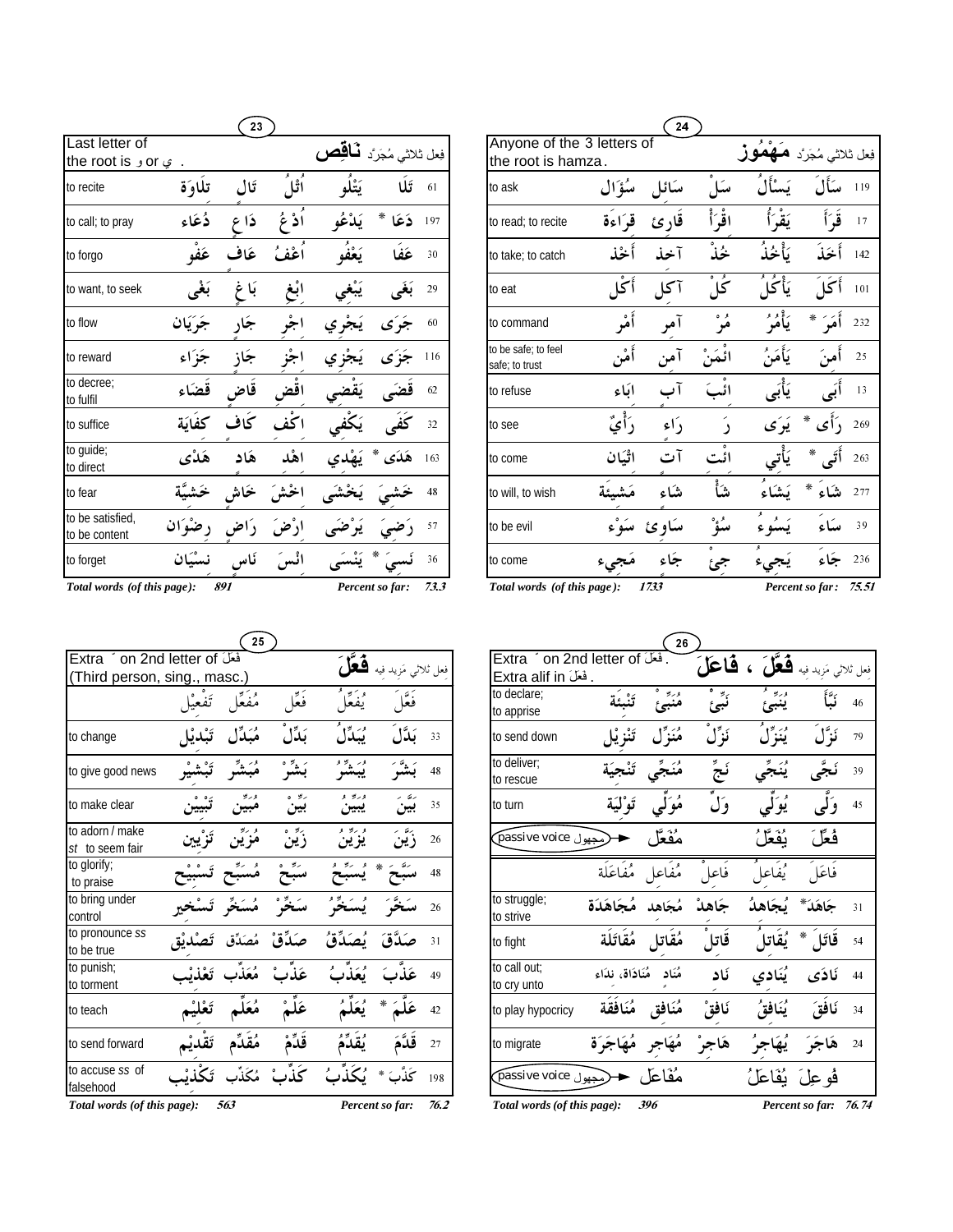| 27                                                    |          |                     |        |             |                |           |  |
|-------------------------------------------------------|----------|---------------------|--------|-------------|----------------|-----------|--|
| Extra  on 2nd letter of فَعَلَ                        |          |                     |        |             |                | فعل ثلاثى |  |
| (Third person, sing., masc.)                          |          |                     |        |             |                |           |  |
|                                                       | إفعال    | مُفعا               | فعا    |             |                |           |  |
| to see; to watch                                      |          |                     |        | و ه         |                | 36        |  |
| to do good;<br>to do excellently                      | احْسَان  | مُحْس               |        | يُحْسنُ     |                | 72        |  |
| to bring forth                                        | إخْرَاج  |                     |        |             |                | 108       |  |
| to make ss enter                                      |          |                     |        |             |                | 45        |  |
| to send back;<br>to take back                         | إرْجَاع  | مُرْجِع             |        | يُرْج       |                | 33        |  |
| to send                                               | إرْسَال  | ه ه<br><b>هو</b> ته |        | ء .<br>يو س |                | 135       |  |
| to exceed; to be<br>extravagant                       | إِسْرَاف | مُسْہ               | أىئە ف | ئىسْ ف      | ف              | 23        |  |
| to submit;<br>to surrender                            | إسْلَام  |                     |        | ءِ<br>پ     |                | 72        |  |
| to ascribe a<br>partner                               | اك       | مُشْر ك             | أشر ك  | يُشْر       | $*_{1}$<br>أشُ | 120       |  |
| to become                                             |          | هُ                  |        |             |                | 34        |  |
| to become good;<br>to make good                       |          | مُص                 |        |             |                | 40        |  |
| Total words (of this page):<br>Percent so far:<br>718 |          |                     |        |             |                | 77.7      |  |

| 28                                                         |          |         |    |       |                 |      |  |  |
|------------------------------------------------------------|----------|---------|----|-------|-----------------|------|--|--|
| Extra Hamza before<br>(Thir <u>d person, sing., masc.)</u> |          |         |    | أفعا  | فعل ثلاثى مَزيد |      |  |  |
| to turn away;<br>to backslide                              | إغراض    | مُعْرض  |    |       |                 | 53   |  |  |
| to drown                                                   |          |         |    |       | أغوَقَ          | 21   |  |  |
| to spread<br>corruption                                    |          |         |    |       | أَفْسَدَ        | 36   |  |  |
| to be successful                                           | إفلا     |         |    |       | أفلحَ           | 40   |  |  |
| to make st grow;<br>to cause to grow                       | إنْبات   |         |    | و ه   | أثمه            | 16   |  |  |
| to warn                                                    | إِنَّذَ  | مُنْذُر |    | و ه و | أَنْذَرَ        | 70   |  |  |
| to send down:<br>to reveal                                 | إِنْزَال |         |    |       | ₩<br>أَنْذَا    | 190  |  |  |
| to produce/ create;<br>to make st grow                     | انشأ     |         |    |       | أنشأ            | 22   |  |  |
| to favor:<br>to bestow grace                               | إنْعَام  |         |    | و ه   |                 | 17   |  |  |
| to spend                                                   | إئفاق    |         |    |       |                 | 69   |  |  |
| to not recognize;<br>to deny                               |          |         |    |       |                 | 25   |  |  |
| to destroy                                                 | اهْلَاك  |         | °ء |       |                 | 58   |  |  |
| Total words (of this page):<br>617<br>Percent so far:      |          |         |    |       |                 | 78.5 |  |  |

| 29                                                    |         |      |         |        |                     |      |  |
|-------------------------------------------------------|---------|------|---------|--------|---------------------|------|--|
| Extra Hamza before                                    |         |      |         | 0 ما ، |                     |      |  |
| (Third person, sing., masc.)                          |         |      |         |        | فعل ثلاثى مَزيد فيه |      |  |
| to complete                                           | ڻمَام   |      |         |        |                     | 17   |  |
| to love                                               |         |      |         |        |                     | 64   |  |
| to make lawful:<br>to cause to dwell                  |         |      |         |        |                     | 21   |  |
| to conceal; to<br>speak secretly                      |         | مىسە |         |        |                     | 18   |  |
| to leave in error;<br>to send astray                  |         |      |         |        | $\ast$              | 68   |  |
| to prepare; to<br>make st ready                       | إعْدَاد |      | أَعْددْ |        | أعَدَّ              | 20   |  |
| to make sb taste                                      | إذاقة   |      | أذقْ    |        | أَذَاقَ             | 22   |  |
| to intend:<br>to wish                                 | إرادَة  |      | , ڈ     |        | أرَادَ<br>∗         | 139  |  |
| to befall; to inflict                                 | انة     |      |         |        |                     | 65   |  |
| to obey                                               | إطاعَة  |      |         |        | ۶                   | 74   |  |
| to establish;<br>to set upright                       | إقامَة  |      |         |        | أقامَ               | 67   |  |
| to cause<br>someone to die                            | امَاتَة |      |         |        | أَمَاتَ             | 21   |  |
| Total words (of this page):<br>Percent so far:<br>596 |         |      |         |        |                     | 79.2 |  |

|                                                               | 30       |  |    |  |      |     |  |  |
|---------------------------------------------------------------|----------|--|----|--|------|-----|--|--|
| Extra Hamza before<br>فعل ثلا<br>(Third person, sing., masc.) |          |  |    |  |      |     |  |  |
| to give life                                                  |          |  |    |  |      | 53  |  |  |
| to conceal                                                    |          |  |    |  |      | 18  |  |  |
| to show                                                       | إرَاءِ ة |  |    |  | ∗    | 44  |  |  |
| to enrich                                                     | إغناء    |  |    |  |      | 41  |  |  |
| to throw; to cast;<br>to place                                | القاء    |  |    |  |      | 71  |  |  |
| to rescue; to<br>save; to deliver                             | إنْجَاء  |  |    |  |      | 23  |  |  |
| to reveal;<br>to inspire                                      | إيحاء    |  |    |  |      | 72  |  |  |
| to fulfil                                                     |          |  |    |  |      | 18  |  |  |
| to believe                                                    |          |  |    |  | ⋇    | 782 |  |  |
| to give                                                       |          |  |    |  | ⋇    | 274 |  |  |
| to give trouble;<br>to harm; to annoy                         | اء       |  | آذ |  |      | 16  |  |  |
| مجهول passive voice)                                          |          |  |    |  | أفعا |     |  |  |
| Total words (of this page):<br>1412<br>Percent so far:        |          |  |    |  | 81   |     |  |  |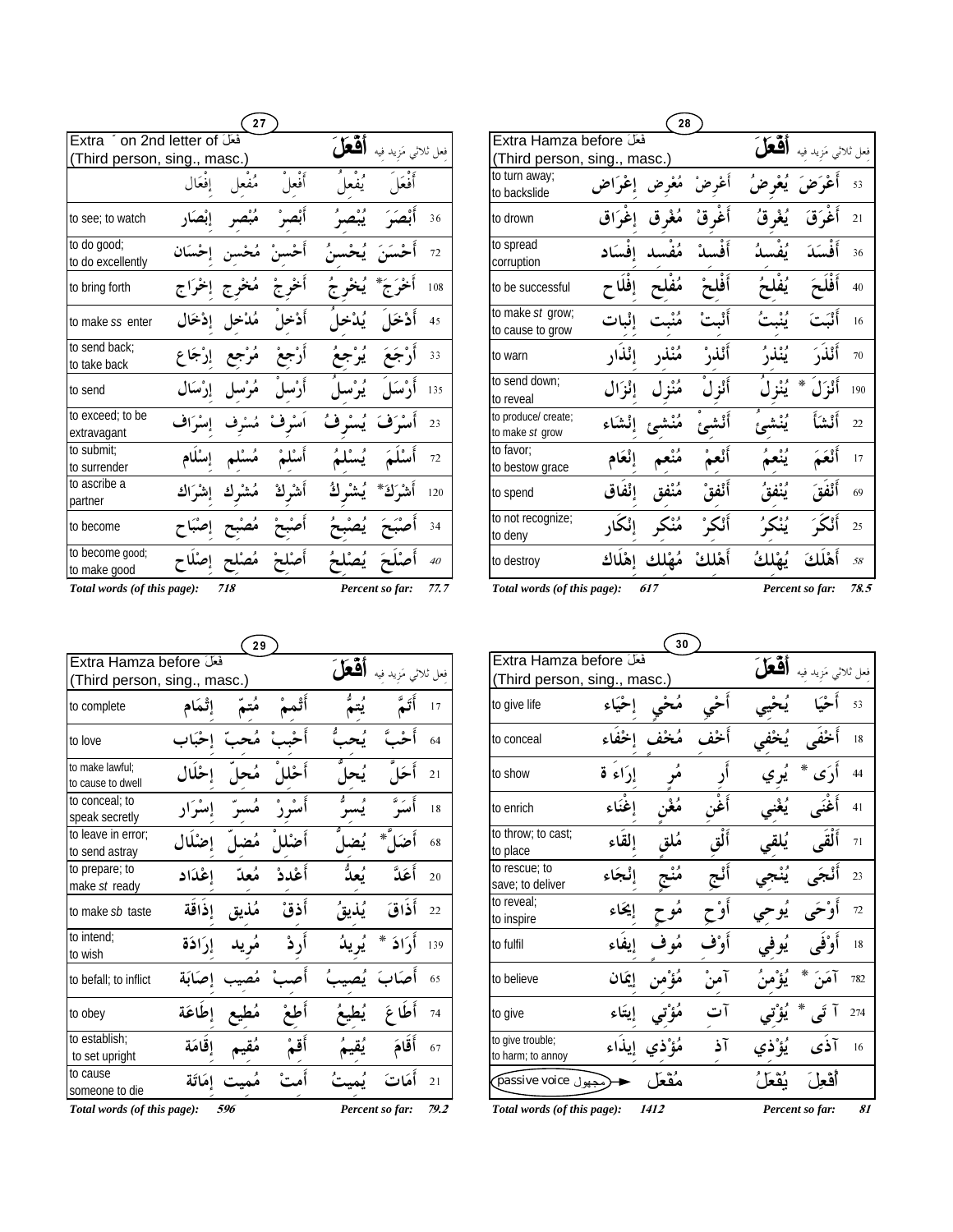| 31                                                    |           |                                 |                                    |                                                |               |                |  |
|-------------------------------------------------------|-----------|---------------------------------|------------------------------------|------------------------------------------------|---------------|----------------|--|
| فَعَلَ Extra ت Extra<br>and alif inش Extra            | . فَعَلَ  |                                 |                                    | نعل ثلاثي مَزيد فيه <b>تَفْعَلَ، تَفْاعَلَ</b> |               |                |  |
|                                                       |           | مُتَفَعَّل تَفَعُّا             | تَفَعَّلُ                          | يَتَفَعَّا ُ                                   | تَفَعَّا      |                |  |
| to think over:<br>to reflect                          |           | مُتَفَكِّر تَفَكَّ              | ئَفَكُمْ ٗ                         | َ يَتَفَكَّرُ <i>'</i>                         | تفكآ          | 17             |  |
| to receive admo-<br>nition: to remember               |           |                                 | ِ تَذَكُّرْ ٰ مُتَذَكِّرِ تَذَكُّر | تَذَكَّرَ * يَتَذَكَّرُ                        |               | 51             |  |
| to put one's trust                                    |           | هُتَوَ كَل تَوَ كُل             | تَوَ کٌا ُ                         | يَتَوَكَّلُ                                    | تَوَكَّا      | 44             |  |
| to become clear                                       |           |                                 |                                    |                                                |               | 18             |  |
| to wait & watch<br>for opportunity                    |           | مُتَرَبِّص تَو <sup>ت</sup> ُص  |                                    |                                                |               | 17             |  |
| to turn away;<br>to take for friend                   |           | هُتَوَلَٰ تَوَلَ                | تَوَل                              | يَتَوَلَّى                                     | ∗<br>تَوَ کمہ | 79             |  |
| to make sb die;<br>to receive in full                 | تَوَفٍّ   | مُتَوَفِّ                       | تَوَفَّ                            | يَتَوَفَّع                                     | تَوَكَّحَ     | 25             |  |
| مجهول passive voice                                   |           | مُنَفَعًا ،                     |                                    | ؠۢٮۘۘٞڷؘڠؘؘٙڡؖڵؙ                               | ثفغل          |                |  |
|                                                       | تَفَاعُلْ | مُتَفَاعل                       | تفاعَلَ                            | يَتَفَاعَلُ                                    | تفاعَلَ       |                |  |
| to be blessed or<br>exalted                           |           | تَبَارَكْ مُتَبَارِك تَبَارُك   |                                    | يَتَبَارَكُ                                    | تَبَارَكَ     | $\overline{9}$ |  |
| to ask each other                                     |           | تَسَاءَلْ مُتَسَاءِلِ تَسَاءُلِ |                                    | يَتَسَاءَلُ                                    | تساءَلَ       | 9              |  |
| 269<br>Total words (of this page):<br>Percent so far: |           |                                 |                                    |                                                |               | 81.38          |  |

| 32                                      |                  |       |          |           |                 |       |  |
|-----------------------------------------|------------------|-------|----------|-----------|-----------------|-------|--|
| in ت Extra alif and<br>in ن Extra ! and | فعلَ<br>. فَعَلَ |       | انْفَعَا | فَتَعَلَ، |                 |       |  |
|                                         | افتعال           | مفتعل |          |           |                 |       |  |
| to differ                               |                  |       |          |           |                 | 52    |  |
| to follow                               |                  | و ت   |          |           | ⋇               | 140   |  |
| to take; to adopt                       | تّخاذ            |       |          |           |                 | 128   |  |
| to be on guard;<br>to protect           | تِّقاء           |       |          |           |                 | 215   |  |
| to fabricate a lie                      | افتراء           |       |          |           |                 | 59    |  |
| to find or to follow<br>the right path  | اهْتدَاء         |       | اهْتَد   |           |                 | 61    |  |
| to seek                                 |                  |       |          |           |                 | 48    |  |
| وجهول passive voice                     |                  |       |          | ئقت       | أقثع            |       |  |
|                                         | انفعَال          |       |          |           |                 |       |  |
| to turn around;<br>to return            |                  |       |          |           |                 | 20    |  |
| to refrain; to end                      | نتهاء            |       |          |           |                 | 16    |  |
| Total words (of this page):             |                  | 739   |          |           | Percent so far: | 82,33 |  |

 $\overline{\phantom{0}}$ اسْتَفَعَل<br>مُستَفَعَل فِعل ثلاثي مَزِيد فِيه **افْعَل، ا**<br>مُسْتَمَلُّ<br>افْعَلَّ يَفْعَلُّ افعلال<br>-و° عا افْعَلَّ يَفْعَلَّ ا<br>. to become black ""-H-اِسْوَدَّ مُسْوَدٍّ<br>ِ<br>ابْيَضَّ مُبْيَضٍّ اِسْوَدَّ يَسْوَدُّ<br>كِيسْمَسْ يَبْيَضُّ  $\overline{\mathbf{3}}$ to become white ] Y-اب<br>-<br>-ابْيَضَّ اِبْيَضَّ يَبْيَضَّ اِ<br>رَبِّ<br>اُمْ آتَ يُمْ آ  $\overline{\mathbf{3}}$ هلَّ نَّ يُقْعَلُّ مُقْ اقعلَّ اسْتِفْعَال<br>س ول مُسْتَفْعِل إ اسْتَفْعا يَسْتَفْعَلَ اسْتَفْعَلَ ا<br>. to seek *ss* to hasten اسْتعْجَال عِل مُسْتَغْجِل اِ<br>مستقطع<br>مستقطعی اسْتَغْجِلْ<br>ـــــــــــــــــ<br>اسْتَغْفَرْ <sub>،</sub> يَسْتَعْجِل اِ<br>سيمتشكر م 6k#H-20 اسْتَعْجَلَ to ask forgiveness 2 -Qr-اسْتغْفَار -QrA -QrH-نموَ\* يَسْتَغْفَوُ |<br>|-<br>|- \_ \_ \_ \_ \_ \_ \_ \_ \_ \_ \_ \_ \_ \_ \_ \_ QrH- $42$ to act arrogantly 2 :I-اسْۃ<br>۔۔<br>اس بِرْ مُسْتَكْبِرِ اِ<br>\_\_\_\_\_\_\_\_\_\_\_\_\_\_\_\_\_\_\_\_\_\_\_\_<br>مثار تشناعات :IH-بو<sup>ر</sup> !<br>-<br>- مه اسْتَكْبَرَ  $\sqrt{48}$ to mock at P -H w-P A w-اسْتَهْزِئْ w-P A -اسْتَهْزَأ  $2\sqrt{3}$ to accept; to accept;<br>to respond to respond اسٌة<br>—<br>است مِبْ مُسْتَجِيبِ اِ<br>كَسَبَ مَسْتَجِيب<br>مَاءٌ مُ تُبْعَلُوهِ ا kH- S-اسْتَجَابَ  $2\sqrt{8}$ to be able to ZB -H-تط<br>-<br>"مَّا لمعْ مُسْتَطِيعِ اِ<br>مَسْتَضَمَّةٍ XH- F-اسْتَطَاعَ يَسْتَطِ<br>كَسَبَرَ<br>لِدِيْتَهَلَّقَ يَرْتَقَ  $42\,$ to be straight; to act straight Z -passive voice ¿` J-H- -JA -اسْتَقَمْ يَسْتَقيمُ JA 1 -- اسْتَقَامَ 47 طُنُ مُسْتَقْعَل َ يُسْتَقْعَا . فَعَلَ in لَـ Extra alif and أَ . فعَلَ in است Extra  $\sqrt{33}$ passive voice ¿`

*Total words (of this page):* 256 *Percent so far:* 82.66

| Prepositions that come with the verb &<br>فعار |                         |                                        |     |  |  |  |  |
|------------------------------------------------|-------------------------|----------------------------------------|-----|--|--|--|--|
| may change the meanings                        |                         |                                        |     |  |  |  |  |
| went forth: strove                             |                         | came <b> حنہ</b>                       |     |  |  |  |  |
| mentioned                                      |                         | brought حَبَرَ                         |     |  |  |  |  |
| struck upn;<br>overshadowed                    |                         | sought                                 |     |  |  |  |  |
| gave example                                   | ےَ مَثَلًا              | oppressed;<br>was unjust               |     |  |  |  |  |
| abound                                         |                         | repented <b>کف</b>                     |     |  |  |  |  |
| forgave                                        |                         | accepted the عَفَاً عَنْ<br>repentence |     |  |  |  |  |
| decreed; fulfilled                             |                         | came, arrived قضا                      | خاء |  |  |  |  |
| judged                                         | brought قضَی بَیْنَ     |                                        |     |  |  |  |  |
| killed                                         |                         | wentساقضة                              |     |  |  |  |  |
| put; laid down                                 |                         | took away او َضَهَ                     |     |  |  |  |  |
| removed                                        |                         | went away وَضَعَ عَنْ                  |     |  |  |  |  |
| turned; caused to<br>turn                      |                         | was contented وَلَم                    |     |  |  |  |  |
| turned to                                      |                         | pleased with وَلَى إِلَى               |     |  |  |  |  |
| turned away from                               | stroke <b>وَلی عَنْ</b> |                                        |     |  |  |  |  |